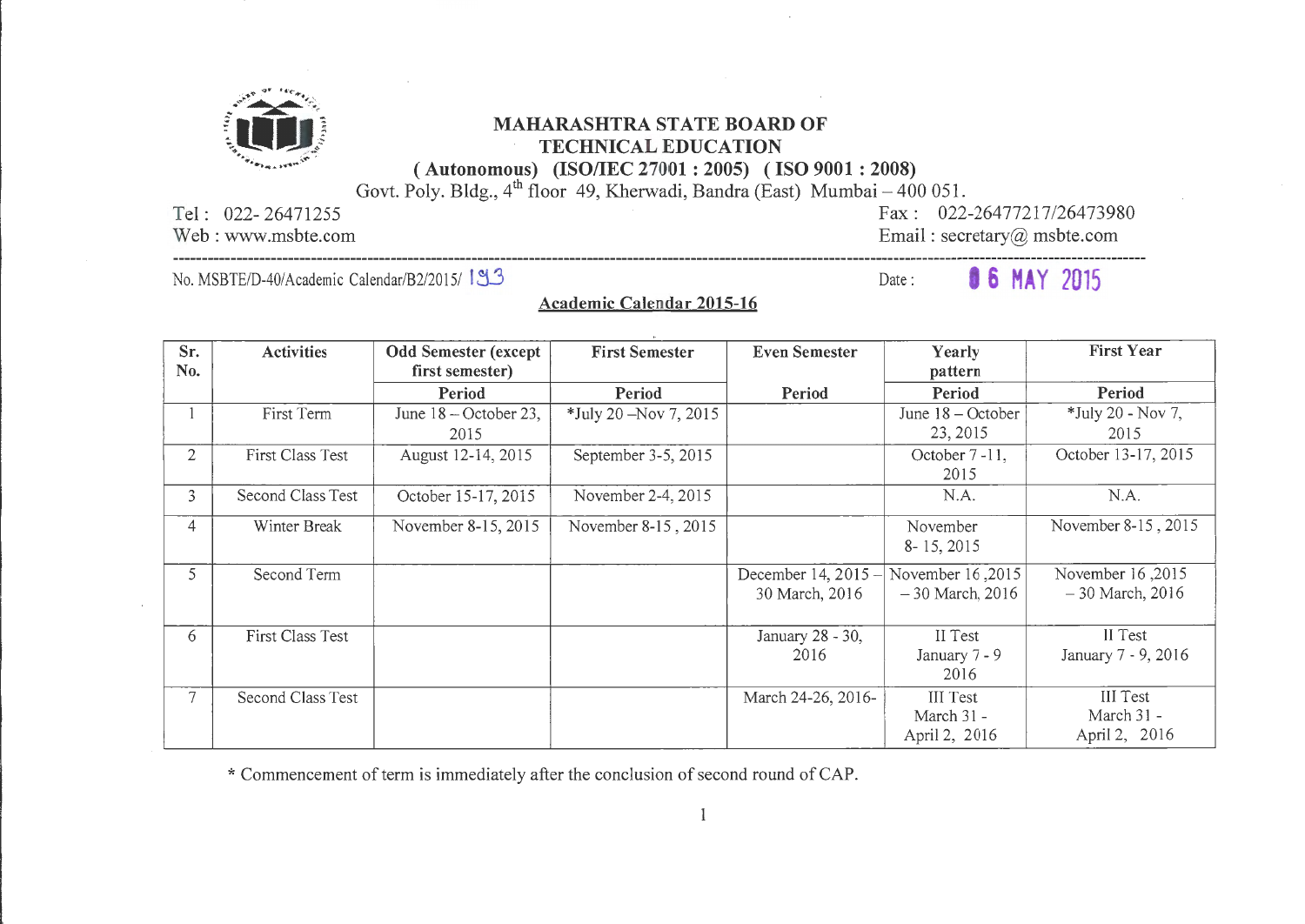## **Online Academic Monitoring Schedule**

 $\sim$ 

 $\label{eq:2.1} \frac{1}{\sqrt{2\pi}}\int_{0}^{\infty}\frac{1}{\sqrt{2\pi}}\left(\frac{1}{\sqrt{2\pi}}\right)^{2\alpha} \frac{1}{\sqrt{2\pi}}\int_{0}^{\infty}\frac{1}{\sqrt{2\pi}}\frac{1}{\sqrt{2\pi}}\frac{1}{\sqrt{2\pi}}\frac{1}{\sqrt{2\pi}}\frac{1}{\sqrt{2\pi}}\frac{1}{\sqrt{2\pi}}\frac{1}{\sqrt{2\pi}}\frac{1}{\sqrt{2\pi}}\frac{1}{\sqrt{2\pi}}\frac{1}{\sqrt{2\pi}}\frac{1}{\sqrt{2\pi}}\frac{$ 

| Sr.No          | <b>Activities</b>                                                    | <b>Odd Semester</b>           | <b>First Semester</b>         | <b>Even Semester</b>         | <b>Yearly pattern</b>         | <b>First Year</b>             |
|----------------|----------------------------------------------------------------------|-------------------------------|-------------------------------|------------------------------|-------------------------------|-------------------------------|
|                |                                                                      | (except)                      |                               |                              | (Except first                 |                               |
|                |                                                                      | first                         |                               |                              | year)                         |                               |
|                |                                                                      | semester)<br>Period           | Period                        | Period                       | Period                        | Period                        |
|                |                                                                      |                               |                               |                              |                               |                               |
| 1              | First Internal                                                       | September 2015,<br>First week | September 2015,<br>First week |                              | September 2015,<br>First week | September 2015,<br>First week |
| $\overline{2}$ | First External Academic<br>Committee visit &<br>submission of report | September 2015,<br>Third week | September 2015,<br>Third week |                              | September 2015,<br>Third week | September 2015,<br>Third week |
| 3              | Online confirmation by<br>Regional Review<br>Committee               | October 1, 2015               | October 1, 2015               |                              | October 1, 2015               | October 1, 2015               |
| $\overline{4}$ | Communications to<br>affiliated institutions                         | October 2015,<br>Last week    | October 2015,<br>Last week    |                              | October 2015,<br>Last week    | October 2015,<br>Last week    |
| 5              | Second Internal                                                      |                               |                               | February 2016,<br>First week | February 2016,<br>First week  | February 2016,<br>First week  |
| 6              | Second External                                                      |                               |                               | February 2016,<br>Third week | February 2016,<br>Third week  | February 2016,<br>Third week  |
| 7              | Online confirmation by<br><b>Regional Review</b><br>Committee        |                               |                               | March 4, 2016                | March 4, 2016                 | March 4, 2016                 |
| 8              | Communications to<br>affiliated institutions                         |                               |                               | April 2016,<br>First week    | April 2016,<br>First week     | April 2016,<br>First week     |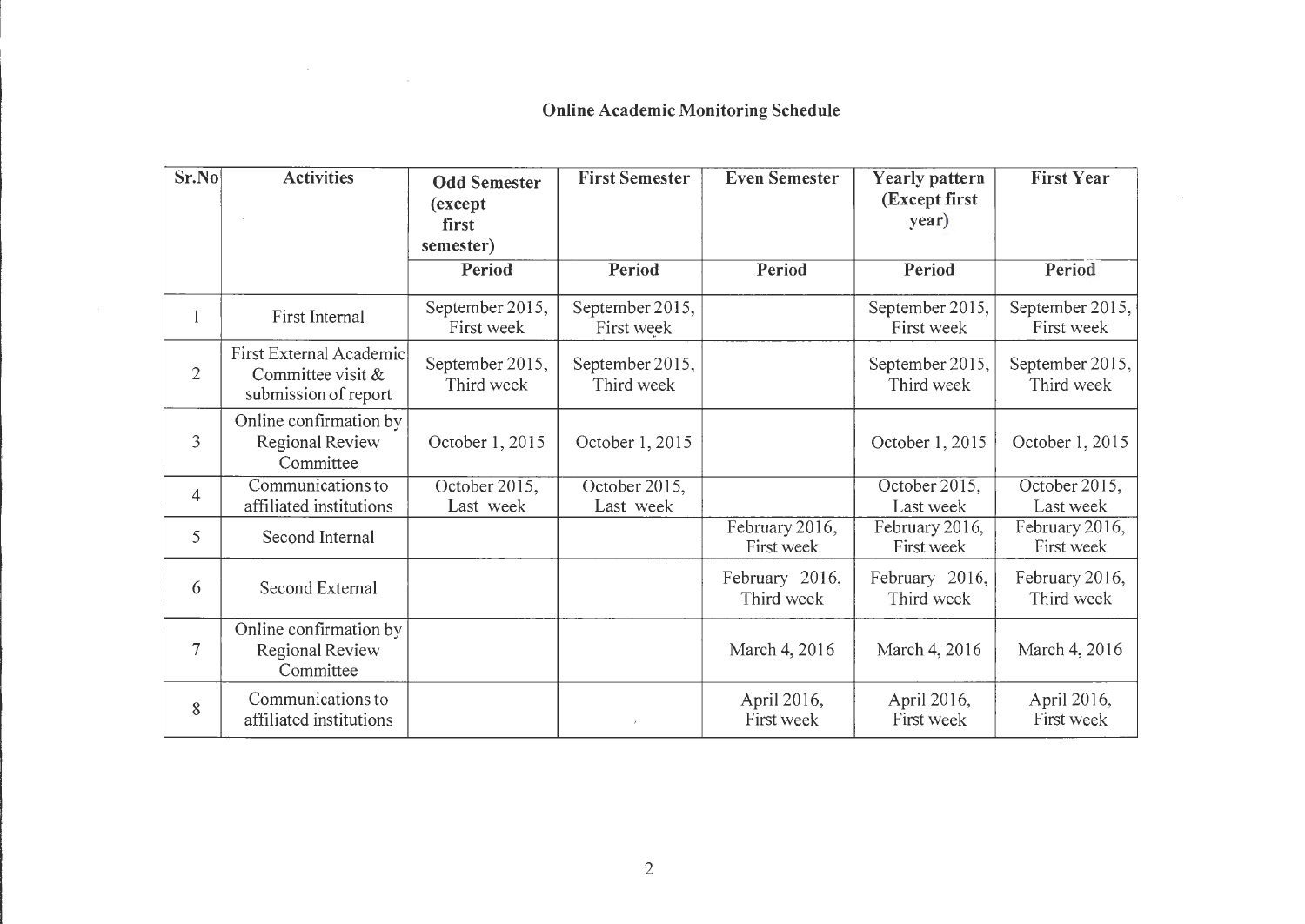|                |                                                                                     |                                                                                                                           | <b>WINTER 2015 Examination Schedule</b> |                                         |
|----------------|-------------------------------------------------------------------------------------|---------------------------------------------------------------------------------------------------------------------------|-----------------------------------------|-----------------------------------------|
| Sr.No.         | <b>Activities</b>                                                                   | <b>Odd Semester</b><br>Regular and X<br>candidates and Even<br>semester X<br>candidates (except<br><b>First Semester)</b> | <b>First Semester</b>                   | Yearly pattern<br>For X Candidates only |
|                |                                                                                     | Period                                                                                                                    | Period                                  | Period                                  |
| $\mathbf{1}$   | Filling examination<br>forms (normal fee)                                           | July 10 - August 14,<br>2015                                                                                              | Aug 9 - August 30,<br>2015              | July 10 - August 7, 2015                |
| $\overline{2}$ | Filling examination<br>forms (with regular<br>fees plus late fee of<br>$Rs.200/-$ ) | August $17 - 29$ , 2015                                                                                                   | Aug $31 - 11$ September<br>2015         | August $17 - 29$ , 2015                 |
| 3              | Filling examination<br>forms (with penalty<br>$Rs.1500/-$                           | August 31 – October 3,<br>2015                                                                                            | September 14 -<br>October 3, 2015       | August 31 – October 3,2015              |
| 4              | Practical Examination                                                               | October 26 – November 7,<br>2015                                                                                          | November 16 - 21,<br>2015               | October 26 - November 7, 2015           |
| 5              | Theory examination                                                                  | November 18 - Dec 9,<br>2015                                                                                              | November 23 - Dec 9,<br>2015            | November 18 - Dec 9, 2015               |
| 6              | Declaration of result                                                               | January 2016<br>Second week                                                                                               | January 2016<br>Second week             | January 2016<br>Second week             |

 $\label{eq:2.1} \frac{1}{\sqrt{2\pi}}\int_{0}^{\infty}\frac{1}{\sqrt{2\pi}}\left(\frac{1}{\sqrt{2\pi}}\right)^{2\alpha} \frac{1}{\sqrt{2\pi}}\int_{0}^{\infty}\frac{1}{\sqrt{2\pi}}\left(\frac{1}{\sqrt{2\pi}}\right)^{\alpha} \frac{1}{\sqrt{2\pi}}\frac{1}{\sqrt{2\pi}}\int_{0}^{\infty}\frac{1}{\sqrt{2\pi}}\frac{1}{\sqrt{2\pi}}\frac{1}{\sqrt{2\pi}}\frac{1}{\sqrt{2\pi}}\frac{1}{\sqrt{2\pi}}\frac{1}{\sqrt{2\$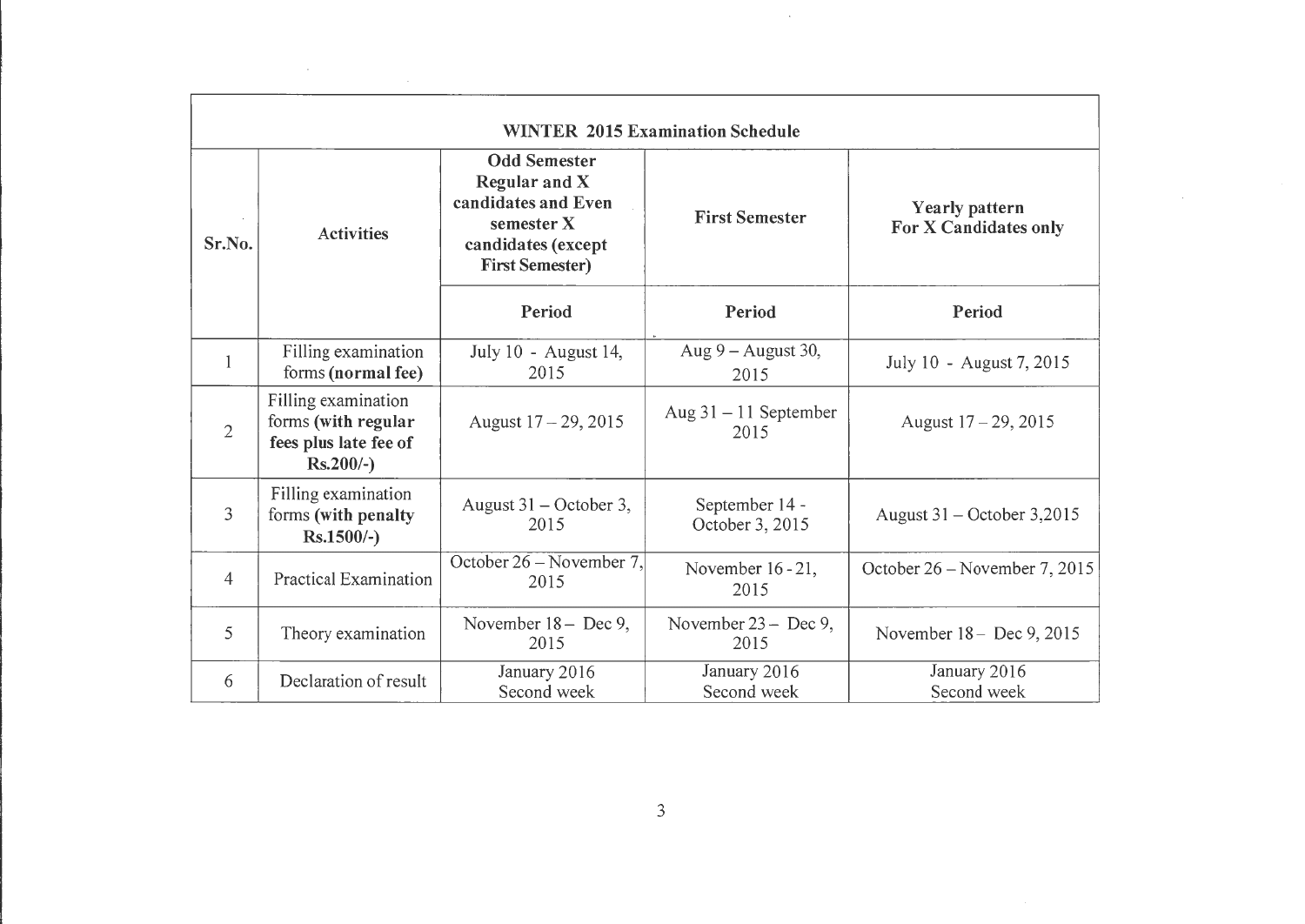|                | <b>SUMMER 2016 Examination Schedule</b>                                             |                                                          |                                                        |                                                  |
|----------------|-------------------------------------------------------------------------------------|----------------------------------------------------------|--------------------------------------------------------|--------------------------------------------------|
| Sr.No          | <b>Activities</b>                                                                   | <b>Regular Candidates for</b><br>Even<br><b>Semester</b> | <b>Regular Candidates for</b><br><b>Yearly pattern</b> | X candidates for Semester $\&$<br>Yearly pattern |
|                | Filling examination<br>forms (normal fee)                                           | 18 January -- February 6<br>2016                         | 18 January - February 6<br>2016                        | 18 January – February 6<br>2016                  |
| $\overline{2}$ | Filling examination<br>forms (with regular<br>fees plus late fee of<br>$Rs.200/-$ ) | February $8 - 20, 2016$                                  | February $8 - 20, 2016$                                | February $8 - 20$ , 2016                         |
| 3              | Filling examination<br>forms (with penalty<br>$Rs.1500/-$                           | February 22 - March 11,<br>2016                          | February $22 -$<br>March 11, 2016                      | February $22 - March 11$ ,<br>2016               |
| 4              | Practical<br>Examination                                                            | March $31 -$ April 10, 2016                              | March $31 -$ April 10, 2016                            | March $31 -$ April 10, 2016                      |
| 5              | Theory examination                                                                  | April $11 - 3$ May 2016                                  | April $11 - 3$ May 2016                                | April $11 - 3$ May 2016                          |
| 6              | Declaration of result                                                               | June 2016 Second week                                    | June 2016 Second week                                  | June 2016 Second week                            |

 $\sim$ 

 $\label{eq:2.1} \frac{1}{\sqrt{2}}\sum_{i=1}^n\frac{1}{\sqrt{2}}\sum_{i=1}^n\frac{1}{\sqrt{2}}\sum_{i=1}^n\frac{1}{\sqrt{2}}\sum_{i=1}^n\frac{1}{\sqrt{2}}\sum_{i=1}^n\frac{1}{\sqrt{2}}\sum_{i=1}^n\frac{1}{\sqrt{2}}\sum_{i=1}^n\frac{1}{\sqrt{2}}\sum_{i=1}^n\frac{1}{\sqrt{2}}\sum_{i=1}^n\frac{1}{\sqrt{2}}\sum_{i=1}^n\frac{1}{\sqrt{2}}\sum_{i=1}^n\frac$ 

 $\mathsf{r}$ 

## Start of Academic Session 2016-17 : 20th June 2016

| <b>Affiliation &amp; Enrollment Schedule 2015-16</b> |                                                           |                                               |                         |  |
|------------------------------------------------------|-----------------------------------------------------------|-----------------------------------------------|-------------------------|--|
| <b>Activities</b>                                    | <b>AICTE</b> and Non<br><b>AICTE</b><br><b>Institutes</b> | <b>First Semester / Direct Second</b><br>Year | <b>First Year</b>       |  |
|                                                      | Period                                                    | Period                                        | Period                  |  |
| Submission of                                        | May 30 - July 2, 2015                                     |                                               |                         |  |
| Affiliation forms                                    | All institutes                                            |                                               |                         |  |
| <b>Enrollment</b>                                    |                                                           | Date of Admission                             | Date of Admission       |  |
| of candidate                                         |                                                           | tο<br>September 3, 2016                       | tο<br>September 3, 2016 |  |

 $\sim 10^7$